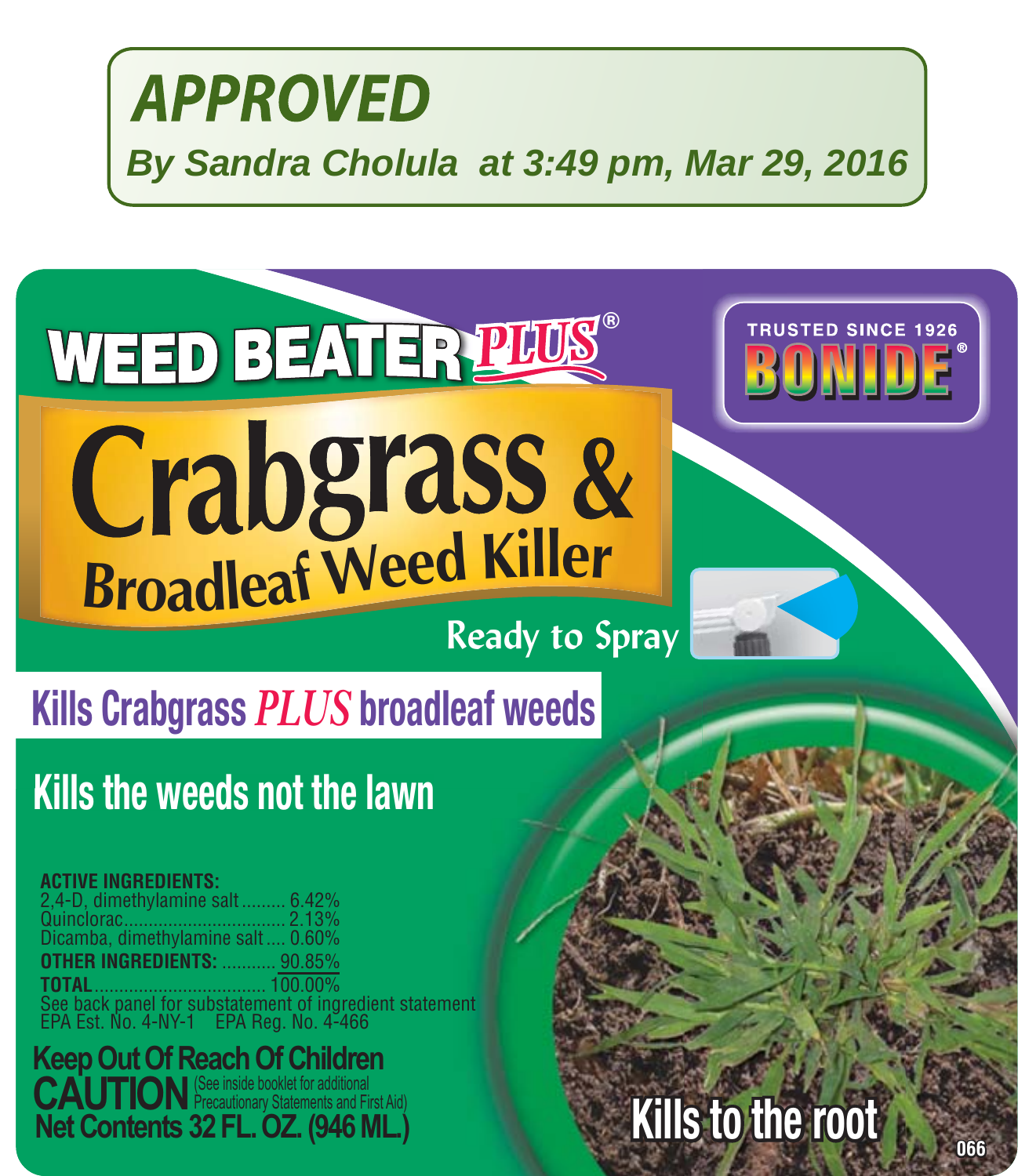#### **Weed Beater Plus Crabgrass & Broadleaf Weed Killer ready to spray**

#### **THIS PRODUCT CONTAINS:**

0.456 lb. 2,4-dichlorophenoxyacetic acid equivalent per gallon or 5.33% 0.128 lb. 3,7-dichloro-8-quinolinecarboxylic acid per gallon or 2.13% 0.043 lb. 3,6-dichloro-o-anisic acid equivalent per gallon or 0.50% Isomer Specific by AOAC Method

- •kills over 200 lawn weeds plus crabgrass in one easy step
- ONE QUART COVERS UP TO 6,600 SQUARE FEET.

CONTROLS: crabgrass, dandelion, black medic, chickweed, clover, creeping charlie, ground ivy, lambsquarters, morningglory, oxalis, poison ivy, poison oak, speedwell, spurge, wild carrot, yarrow and other broadleaf weeds.

EPA Est. No. 4-NY-1

EPA Reg. No. 4-466 ©Bonide Products, Inc. All Rights Reserved

Bonide Products, Inc. 6301 Sutliff Road Oriskany, NY 13424

68510512 Quart



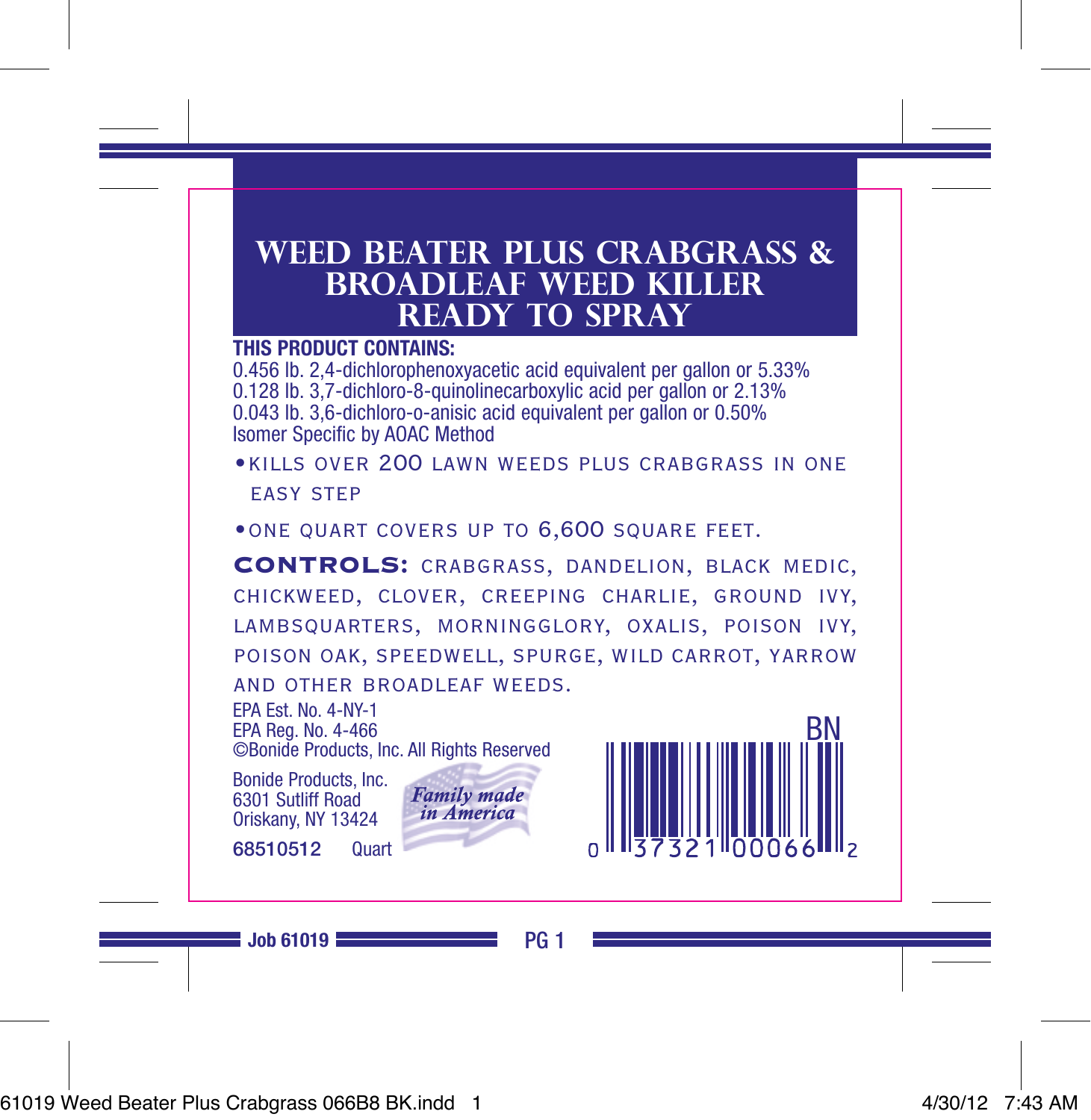#### **STOP! READ THE ENTIRE LABEL FIRST. OBSERVE ALL PRECAUTIONS AND FOLLOW DIRECTIONS CAREFULLY.**

#### **DIRECTIONS FOR USE**

It is a violation of Federal law to use this product in a manner inconsistent with its labeling.

**GENERAL PRECAUTIONS AND RESTRICTIONS**

Do not apply this product in a way that will contact any person or pet, either directly or through drift. Keep people and pets out of the area during application. Do not allow people or pets to enter the treated area until sprays have dried.

#### **SHAKE WELL BEFORE USING.**

**PRODUCT FACTS:**

**What It Does:** Kills major broadleaf and troublesome grassy weeds including crabgrass, dandelion, foxtail, chickweed and clover. (see complete listing inside)

**Where to Use: On Lawns:** Kills the weeds, not the lawn when used as directed. Can be used on Kentucky bluegrass, Ryegrass (perennial and annual), Tall Fescue, Mixtures of cool season grasses, Bermudagrass\*

(common and hybrid), Zoysiagrass and Buffalograss. **When to Use:** Apply when daytime temperatures are below 90°F.

**Coverage: This container treats 6,600 sq. ft.** 

**How it Works:** This product contains three proven weed killers that target lawn weeds and crabgrass. It enters the lawn weeds through their leaves and moves throughout the plant to kill the weed, roots and all. Approved lawns listed on this label will not be harmed when used as directed.

<sup>1</sup>Application to bermudagrass may cause temporary yellowing or discoloration but full recovery can be expected. Do not apply to bermudagrass when daytime temperatures exceed 85°F.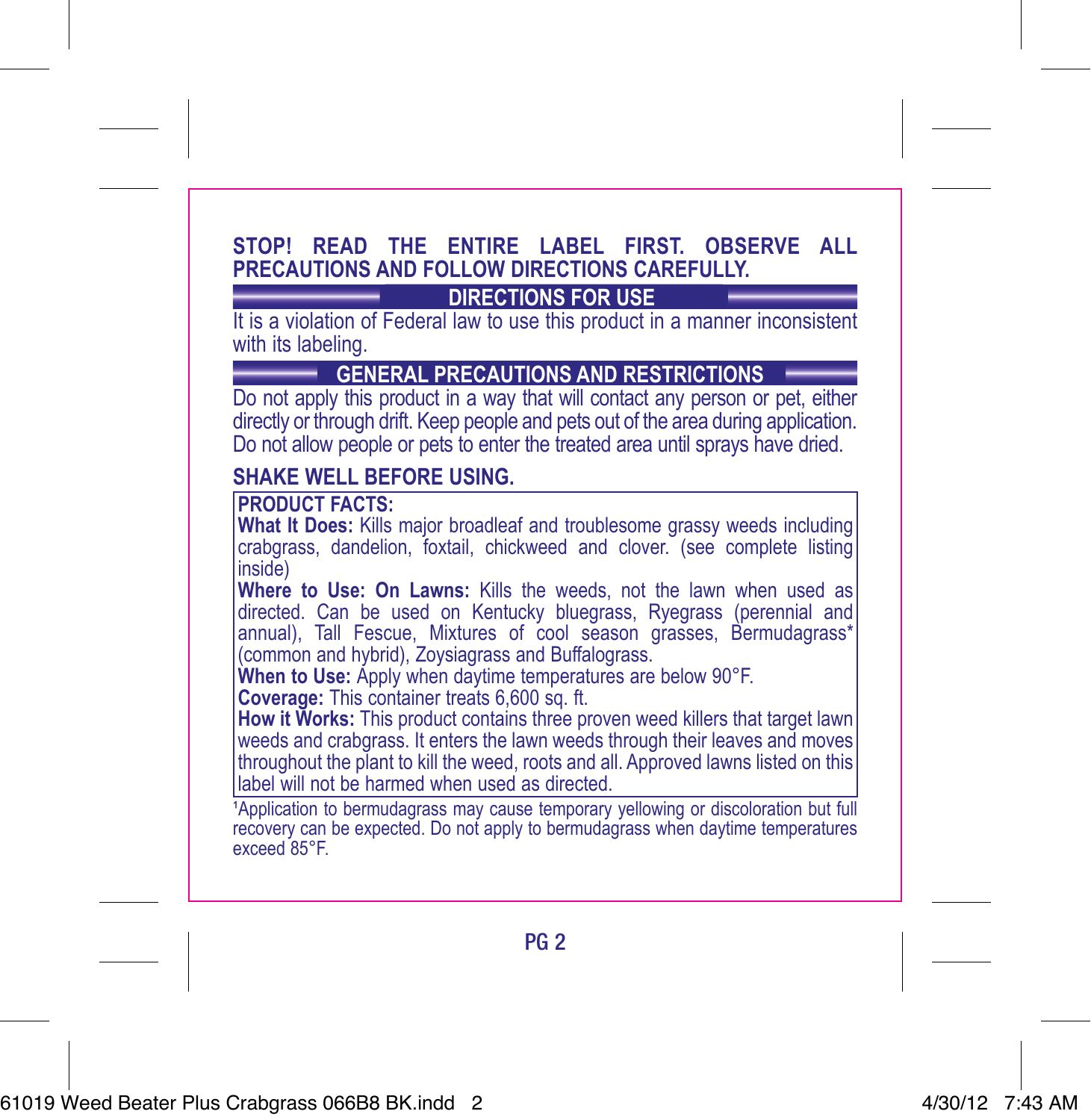#### **HOW TO USE**

- Measure area to be sprayed. Calculate 'square feet' by multiplying length times width. This 32 fl. oz. container will cover 6,600 square feet.
- Make sure sprayer nozzle is in "OFF" position then, connect sprayer to garden hose.
- Turn water on at faucet. Extend hose to the farthest area of lawn to be treated. To begin spraying, push lock tab down and turn knob control lever to "ON" position. The product mixes automatically with the water. Walk at a steady pace while spraying evenly and working back toward the faucet to avoid walking over wet, treated grass.
- To stop spraying, turn knob control lever to the "OFF" position. Turn off water at the faucet. To relieve pressure, turn knob control lever to the "ON" position and point the sprayer away from any desirable plants before disconnecting the spray nozzle from the garden hose.

Apply this product when weeds are small and actively growing.

Can be applied to the following turf grasses: Kentucky bluegrass, Ryegrass (perennial and annual), Tall Fescue, mixtures of cool season grasses, Bermudagrass\* (common and hybrid), Zoysiagrass and Buffalograss.

\*Do not apply to Bermudagrass lawns when daytime temperatures exceed 85°F. Application to Bermudagrass may cause temporary yellowing or discoloration but full recovery can be expected.

The maximum application rate to turf is 1.0 pound of 2,4-D acid equivalent per acre per application per site. The maximum number of broadcast applications per treatment site is 2 per year.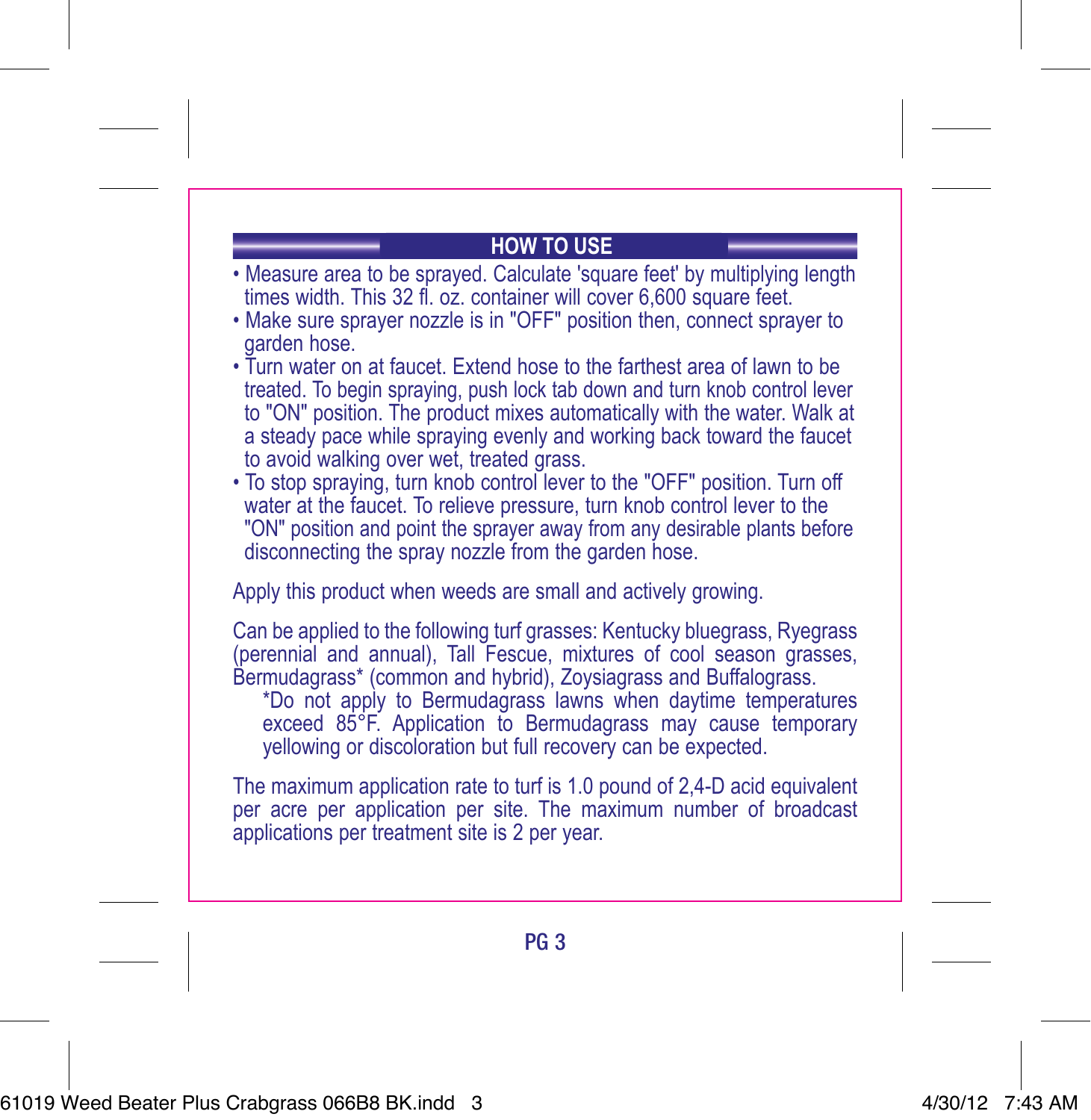#### **PRODUCT TIPS AND NOTES**

#### **When to apply:**

- When weeds are small and actively growing.
- When temperature is below 90°F.
- For Newly Seeded Lawns, do not apply until after the third mowing (approximately 6 weeks after seeding emergence)
- For Newly Sodded, Sprigged or Plugged Lawns, apply 3 to 4 weeks after planting.

#### **Watering:**

- Adequate soil moisture and favorable growing conditions enhance the performance of this product.
- Avoid applications of this product when turfgrasses are under stress since injury may result. If dry conditions exist, schedule watering, before and after the application. For best results, delay the second watering until approximately 24 hours after the application.

#### **Mowing:**

- Delay mowing 2 days before and until 2 days after the application.
- Do not use clippings from the treated areas as mulch or compost, around flowers, ornamentals, trees, or in vegetable gardens.

#### **Non-Target Plants:**

• Do not apply this product to food crops (gardens, fruits and vegetables), forage crops, or ornamental plants including flowers, trees, shrubs, hedges, woody ornamentals, groundcovers or other nontarget plants.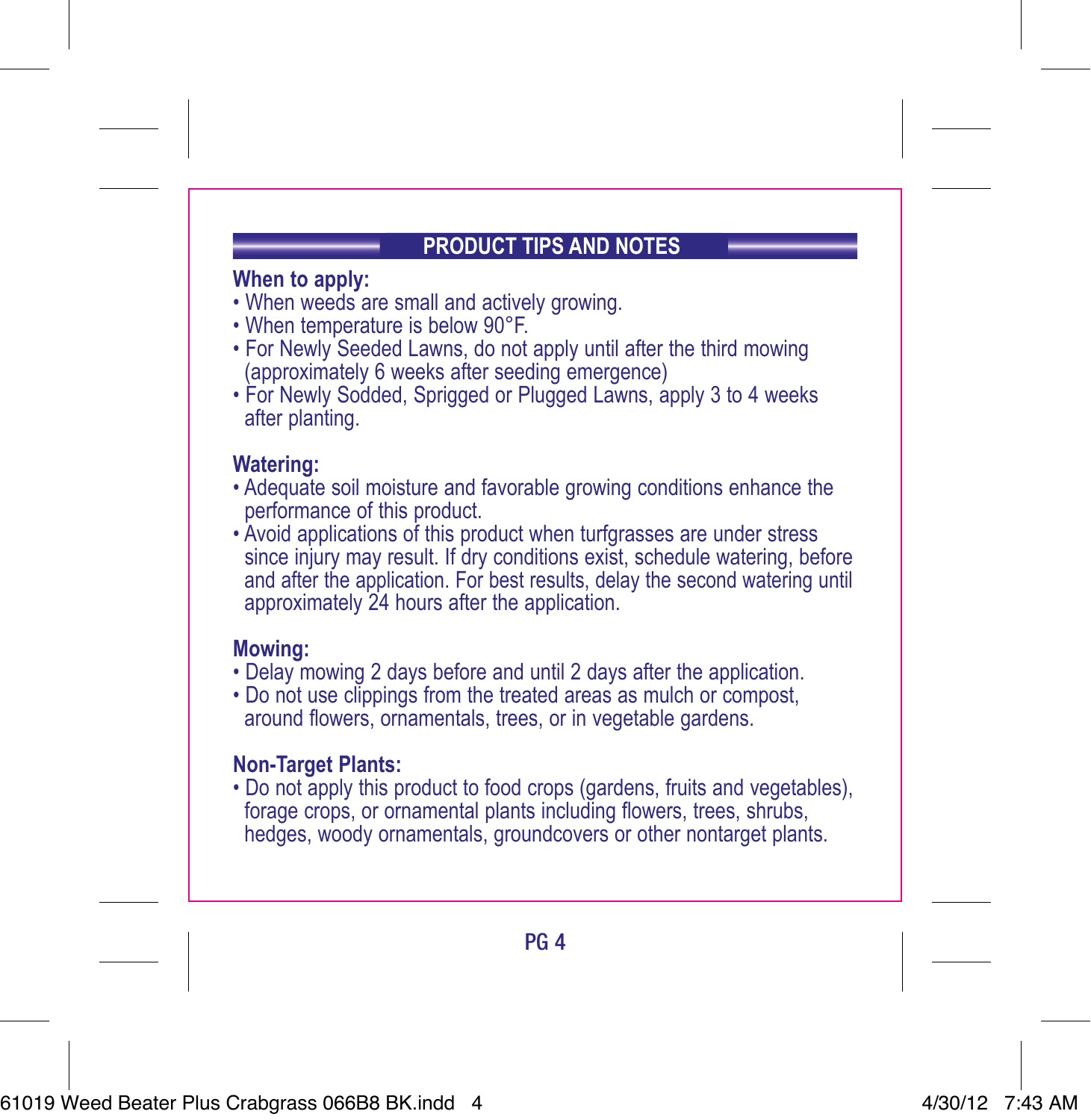## A partial list is presented below: **GRASS AND BROADLEAF WEEDS CONTROLLED**

| <b>GRASS WEEDS</b>                                                                        |                          |                        |                   |  |  |
|-------------------------------------------------------------------------------------------|--------------------------|------------------------|-------------------|--|--|
| Signalgrass, broadleaf<br>Crabgrass, large and smooth<br>Foxtail, green, yellow and giant |                          |                        |                   |  |  |
| <b>BROADLEAF WEEDS</b>                                                                    |                          |                        |                   |  |  |
| Annual yellow                                                                             | <b>Buckhorn</b>          | Clover, white          | <b>Ground ivv</b> |  |  |
| sweetclover                                                                               | <b>Buckhorn plantain</b> | Cockle                 | Gumweed           |  |  |
| Aster                                                                                     | <b>Bulbous buttercup</b> | Cocklebur              | Hairy fleabane    |  |  |
| <b>Austrian fieldcress</b>                                                                | <b>Bull thistle</b>      | Common mullein         | Hawkweed          |  |  |
| <b>Bedstraw</b>                                                                           | <b>Bullnettle</b>        | Creeping Jenny         | Healall           |  |  |
| <b>Beggarticks</b>                                                                        | <b>Burclover</b>         | (Creeping Charlie)     | Heartleaf drymary |  |  |
| Betony, Florida                                                                           | <b>Burdock</b>           | Cudweed                | Heathaster        |  |  |
| Bindweed, field                                                                           | <b>Burning nettle</b>    | Curly dock             | Hedge bindweed    |  |  |
| <b>Bird</b> vetch                                                                         | <b>Burweed</b>           | Daisy, English         | Hedge mustard     |  |  |
| <b>Bitter wintercress</b>                                                                 | <b>Buttercup</b>         | Daisy fleabane         | Hemp              |  |  |
| <b>Bittercress, hairy</b>                                                                 | <b>Buttonweed</b>        | Daisy, oxeye           | Henbit            |  |  |
| <b>Bitterweed</b>                                                                         | Canada thistle           | Dandelion              | Hoary cress       |  |  |
| <b>Black-eyed Susan</b>                                                                   | Carolina geranium        | Dichondra              | Hoary plantain    |  |  |
| <b>Black medic</b>                                                                        | Carpetweed               | Dogbane                | Hoary vervain     |  |  |
| <b>Black mustard</b>                                                                      | Catchweed bedstraw       | Dogfennel              | Horsenettle       |  |  |
| <b>Blackseed plantain</b>                                                                 | Catnip                   | Dollarweed             | Jimsonweed        |  |  |
| <b>Blessed thistle</b>                                                                    | Catsear                  | Elderberry             | Knawel            |  |  |
| <b>Bloodflower milkweed</b>                                                               | Chickweed, common        | <b>False dandelion</b> | Knotweed          |  |  |
| <b>Blue lettuce</b>                                                                       | Chickweed, mouseear      | Falseflax              | Kochia            |  |  |
| <b>Blue vervain</b>                                                                       | Chicory                  | <b>False sunflower</b> | Lambsquarters     |  |  |
| <b>Bracted plantain</b>                                                                   | Cinquefoil               | <b>Fiddleneck</b>      | Lespedeza         |  |  |
| <b>Brassbuttons</b>                                                                       | Clover, crimson          | <b>Florida pusley</b>  | Mallow            |  |  |
| <b>Bristly oxtonque</b>                                                                   | Clover, hop              | Frenchweed             | Matchweed         |  |  |
| <b>Broadleaf dock</b>                                                                     | Clover, red              | Galinsoga              | Mexicanweed       |  |  |
| <b>Broadleaf plantain</b>                                                                 | Clover, strawberry       | Goathead               | Milk vetch        |  |  |
| <b>Broomweed</b>                                                                          | Clover, sweet            | Goldenrod              | Morningglory      |  |  |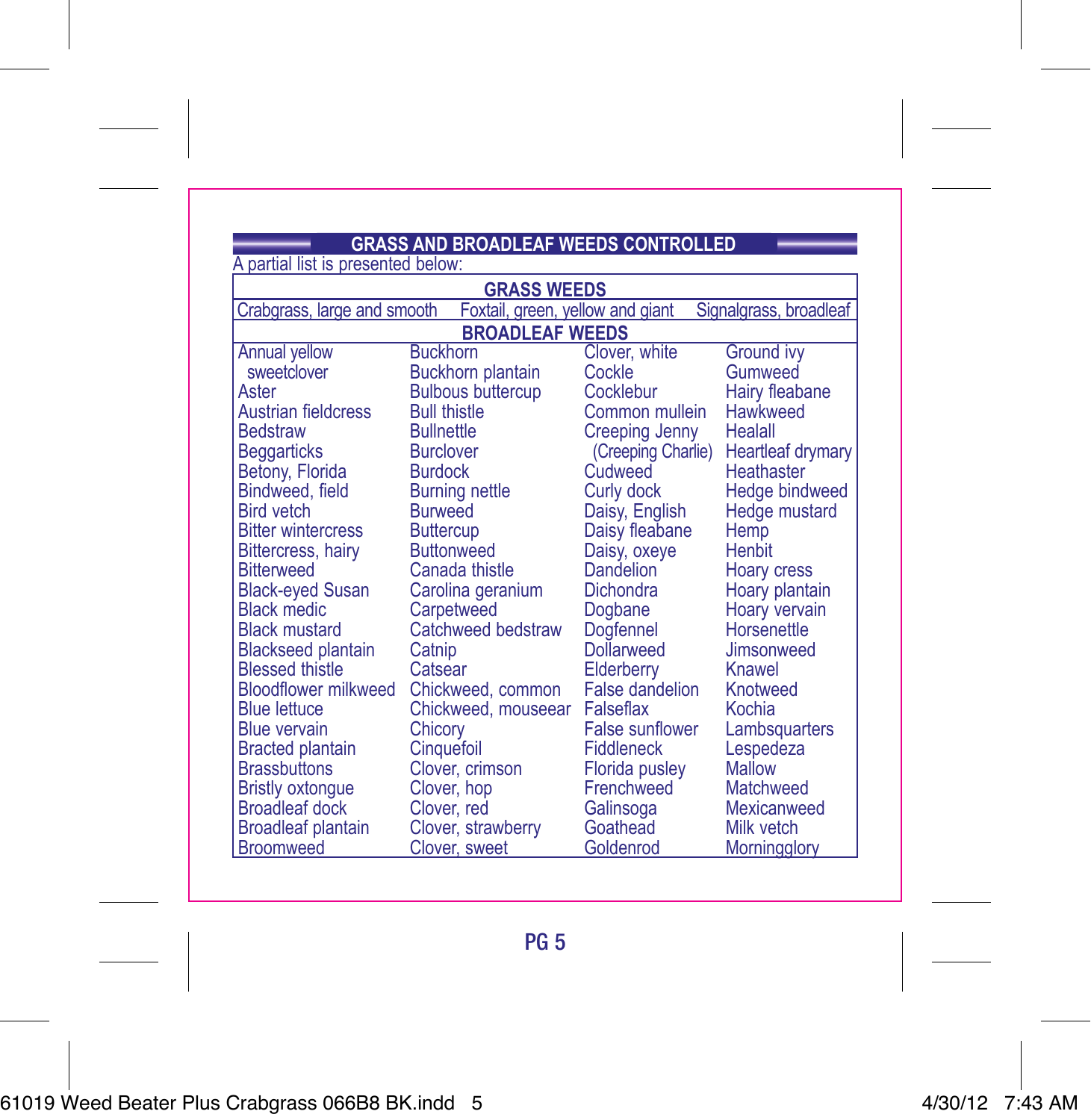| <b>BROADLEAF WEEDS Cont.</b> |                   |                             |                        |  |
|------------------------------|-------------------|-----------------------------|------------------------|--|
| Mouseear hawkweed            | Prostrate pigweed | Spotted spurge              | <b>Wild lettuce</b>    |  |
| Mugwort                      | Prostrate spurge  | Spurweed                    | Wild marigold          |  |
| Musk thistle                 | Prostrate vervain | Stinging nettle             | <b>Wild mustard</b>    |  |
| <b>Mustard</b>               | Puncturevine      | Strawberry, India           | Wild onion             |  |
| Narrowleaf plantain          | Purslane, common  | mock                        | Wild parsnip           |  |
| Narrowleaf vetch             | Ragweed           | <b>Tall nettle</b>          | Wild radish            |  |
| Nettle                       | Red sorrel        | <b>Tall vervain</b>         | Wild rape              |  |
| Orange hawkweed              | Redroot pigweed   | Tansy ragwort               | <b>Wild strawberry</b> |  |
| Oriental cocklebur           | Redstem filaree   | <b>Tansy mustard</b>        | Wild sweet             |  |
| Oxalis                       | Rough cinquefoil  | <b>Tanweed</b>              | potato                 |  |
| Parsley-piert                | Rough fleabane    | Thistle                     | Wild vetch             |  |
| Parsnip                      | Russian pigweed   | <b>Trailing crownvetch</b>  | Wild violet            |  |
| Pearlwort                    | Russian thistle   | Tumble mustard              | Woodsorrel             |  |
| Pennycress                   | Scarlet pimpernel | Tumble pigweed              | Woolly croton          |  |
| Pennywort                    | Scotch thistle    | Velvetleaf                  | Woolly                 |  |
| Peppergrass                  | Sheep sorrel      | Venice mallow               | morningglory           |  |
| Pepperweed                   | Shepherdspurse    | Virginia buttonweed         | Woolly plantain        |  |
| Pigweed                      | Slender plantain  | Virginia creeper            | Wormseed               |  |
| Pineywoods bedstraw          | Smallflower       | Virginia pepperweed         | Yarrow                 |  |
| <b>Plains coreopsis</b>      | galinsoga         | Water pennywort             | <b>Yellow rocket</b>   |  |
| (tickseed)                   | Smooth dock       | <b>Wavyleaf bullthistle</b> | Yellowflower           |  |
| Plantain                     | Smooth pigweed    | <b>Western clematis</b>     | pepperweed             |  |
| Poison ivy                   | Sorrel            | Western salsify             | and other              |  |
| Poison oak                   | Sowthistle        | White mustard               | broadleaf              |  |
| Pokeweed                     | Spanishneedles    | Wild aster                  | weeds                  |  |
| Poorjoe                      | Speedwell         | Wild buckwheat              |                        |  |
| Prairie sunflower            | Spiny amaranth    | Wild carrot                 |                        |  |
| <b>Prickly lettuce</b>       | Spiny cocklebur   | Wild four-o'clock           |                        |  |
| Prickly sida                 | Spiny sowthistle  | Wild garlic                 |                        |  |
| Prostrate knotweed           | Spotted catsear   | Wild geranium               |                        |  |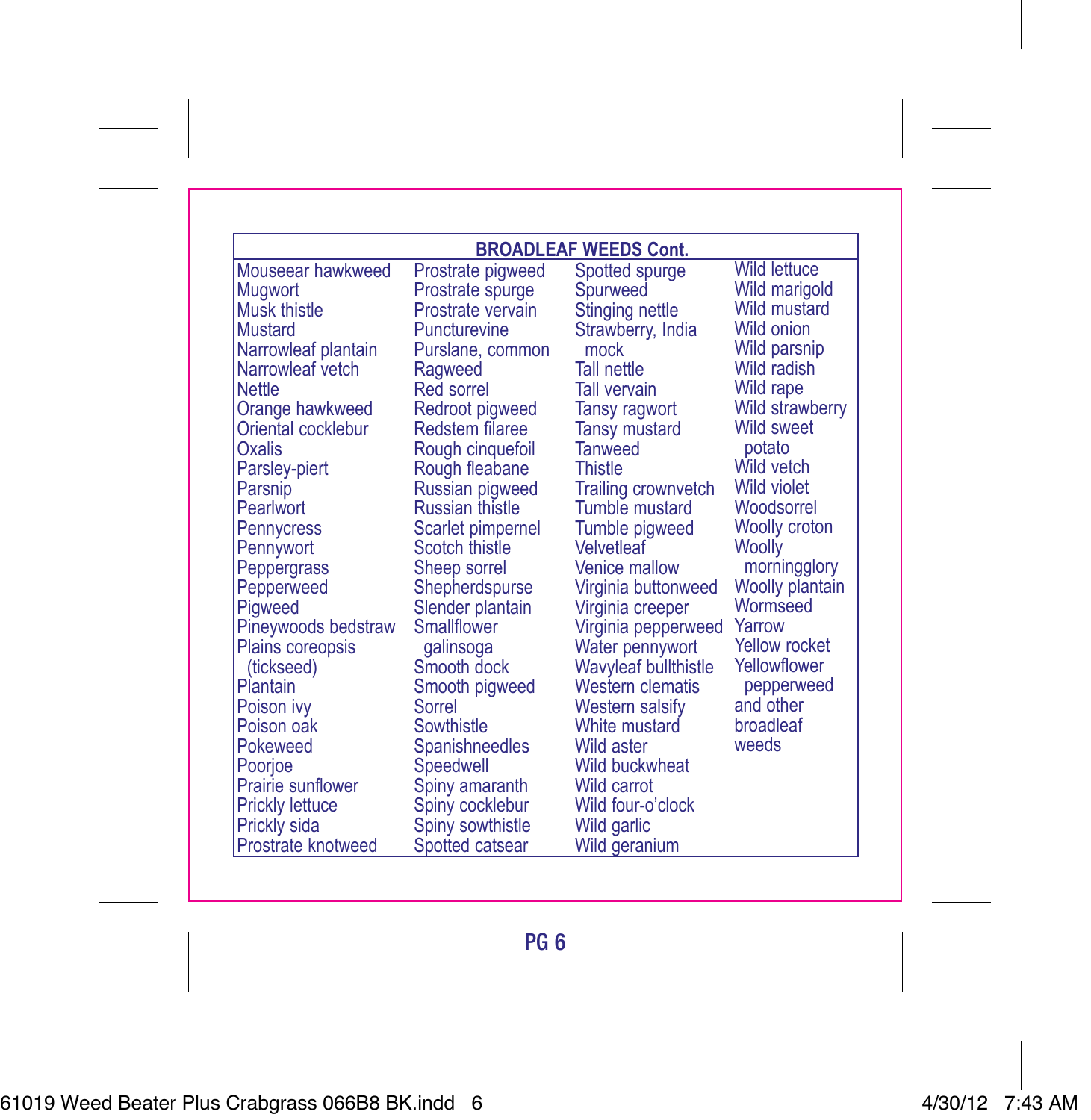#### **STORAGE AND DISPOSAL**

Do not contaminate water, food or feed by storage and disposal. **PESTICIDE STORAGE:** Keep from freezing. Store in original container in a locked storage area inaccessible to children and pets. Avoid contamination of food or feedstuffs. **PESTICIDE DISPOSAL: If Empty:** Nonrefillable container. Do not reuse or refill this container. Place in trash or offer for recycling if available. **If Partly Filled:** Call your local solid waste agency for disposal instructions. Never place unused product down any indoor or outdoor drain.

| <b>FIRST AID</b> |                                                                                                                                                                                                                                                                                 |  |
|------------------|---------------------------------------------------------------------------------------------------------------------------------------------------------------------------------------------------------------------------------------------------------------------------------|--|
| If in eves:      | . Hold eve open and rinse slowly and gently with water for 15-20 minutes.<br>•Remove contact lenses, if present, after the first 5 minutes, then<br>continue rinsing eve.<br>• Call a poison control center or doctor for treatment advice.                                     |  |
| If<br>swallowed: | . Call a poison control center or doctor immediately for treatment advice.<br>.Have person sip a glass of water if able to swallow.<br>.Do not induce vomiting unless told to by a poison control center or doctor.<br>.Do not give anything by mouth to an unconscious person. |  |

Have the product container or label with you when calling a poison control center or doctor or going for treatment. You may also contact the National Pesticide Information Center at 1-800-858-7378 for emergency medical treatment advice.

#### **PRECAUTIONARY STATEMENTS**

**Hazards to Humans and Domestic Animals**

**CAUTION:** Causes moderate eye irritation. Avoid contact with eyes, skin or clothing. Harmful if swallowed. When using this product, wear long-sleeved shirt, long pants, socks, shoes, and rubber gloves.

Wash thoroughly with soap and water after handling and before eating, drinking, chewing gum or using tobacco. After using this product, rinse gloves before removing, remove clothing and launder separately before reuse, and promptly and thoroughly wash hands and exposed skin with soap and water. Remove saturated clothing as soon as possible and shower.